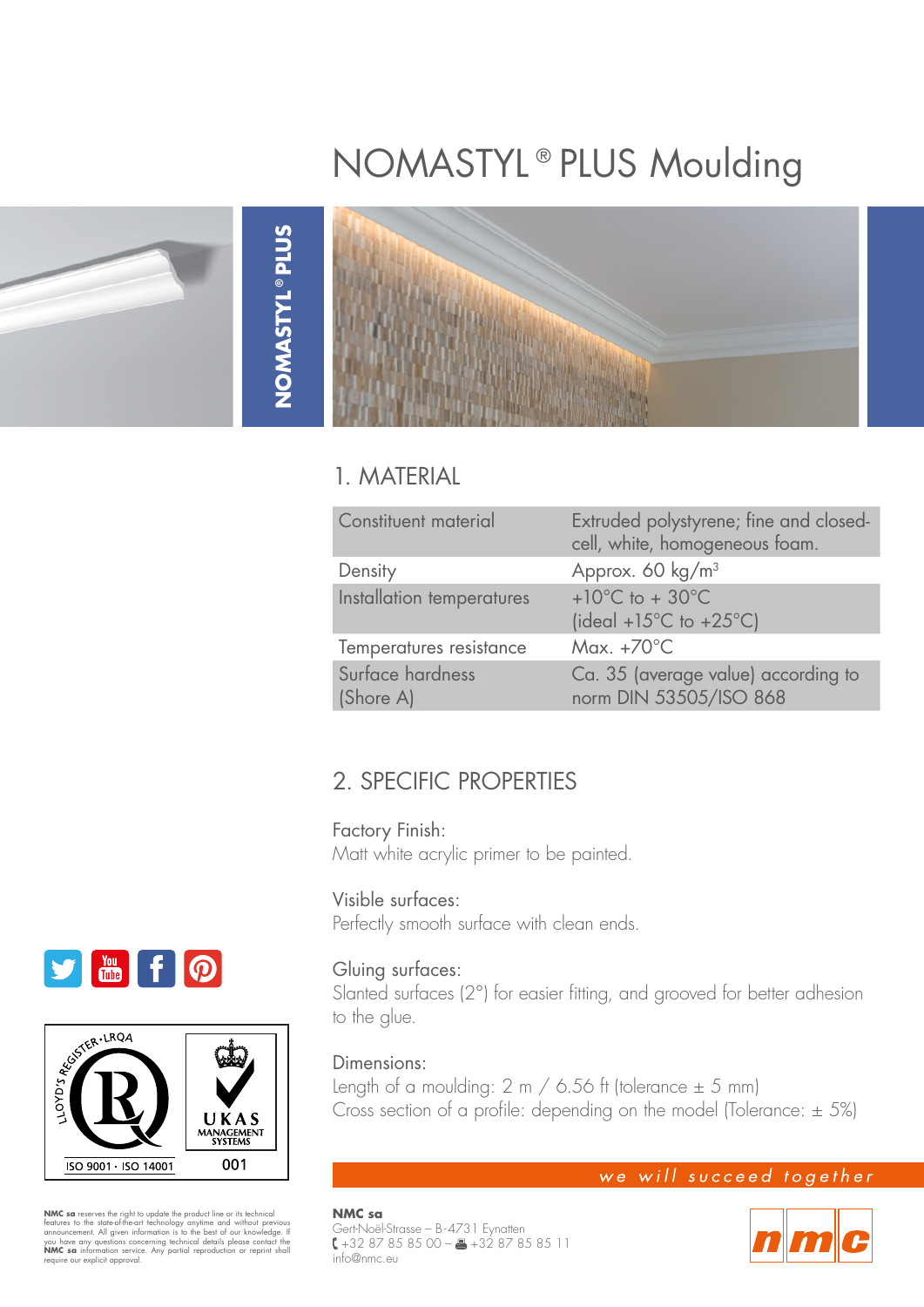

# 3. USE

**NOMASTYL®PLUS NOMASTYL®PLUS**

#### Storage and installation conditions:

Flat, sheltered from the sun and from humidity. Storage temperature: +15°C / +25°C, rel. Humidity 45% to 65%. Must be handled carefully. For the best result, the product will be fitted and stored in conditions close to those of final use. Fitting on a wet backing surface (fresh plaster) and in forced drying conditions (heat gun, dehumidifier, exceptionally high temperature) are to be ruled out.

NOMASTYL®PLUS Moulding

The installation instructions must be followed.

#### Laying surface:

The following laying surfaces are suitable: indoor plastered or papered surfaces, coated plaster.

Surfaces must be clean, dry, free from dust, degreased and flat; rough down if necessary.

If the product is to be applied to particular backing surfaces, please consult our technical department.

#### Tools:

NMC-PS saw and NMC-VARIO or VARIO PLUS mitre-box.

#### Adhesive and joints:

Glue: ADEFIX® Filler and jointing material : ADEFIX® Cleaning product for ADEFIX® (before hardening) : Water After hardening: mechanically

#### Finishes:

NOMASTYL® mouldings can be painted, without any problem, with solvent-free paints (e.g.: dispersion paints, acrylic lacquers, etc.). If, however, you wish to apply a solvent paint, it is advisable to apply a dispersion paint first of all, and then test it.

This technical data sheet has been prepared in accordance with the current state of our knowledge. We reserve the right to make modifications without prior notice. Without a written agreement to the contrary, our studies,